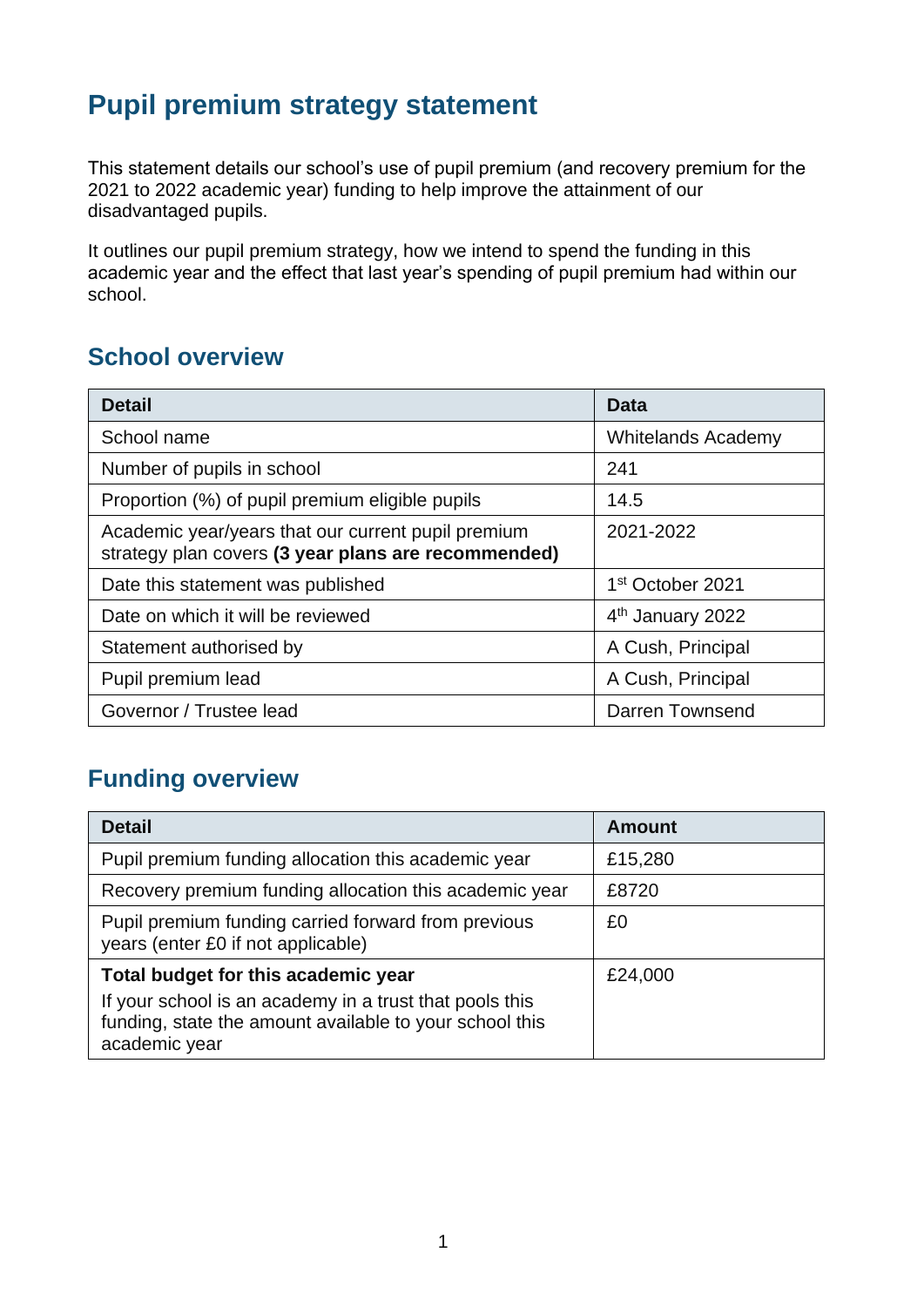# **Part A: Pupil premium strategy plan**

## **Statement of intent**

Whitelands Academy is committed to closing the gap between the progress and nondisadvantaged students. We are committed to providing all our disadvantage students with a world class learning experience whilst raising their aspirations and supporting students to achieve their full potential. We will develop global citizens who are ready to overcome the challenges of tomorrow.

#### **Key Principles**

Our strategy to deliver this vision will always be guided by the following principles to tackle the barriers facing our disadvantaged students. Our approach always prioritises a small group of strategies that are proven to work by respected research.

- Whitelands recognises that it plays a key part in making a difference to a disadvantaged student by providing environment so that they grow, thrive and be successful. For example – disruption free learning.
- Quality teaching and learning supported by an academic curriculum and calm learning environment is the most important lever to improve disadvantaged students' outcomes.
- Every disadvantaged student is unique and the barriers to them being successful are different. Tackling disadvantage progress is not just about supporting low attainers but mid and high prior attainers as well.

We recognise 6 key areas that support should focus on; Wellbeing/Safeguarding, Reading, Cultural, Attendance, Achievement and Materials. Every Pupil Premium child will benefit from a pupil premium profile that allows us to monitor the impact of our strategies on each individual.

## **Challenges**

This details the key challenges to achievement that we have identified among our disadvantaged pupils.

| <b>Challenge</b><br>number | <b>Detail of challenge</b>                                                                                                                   |
|----------------------------|----------------------------------------------------------------------------------------------------------------------------------------------|
|                            | Further gaps in learning due to school closures and lack of access to<br>curriculum content                                                  |
|                            | High number of SEND children (32%) compared to national average<br>(12%) and a significant cross over between PP and SEN (63% PP are<br>SEN) |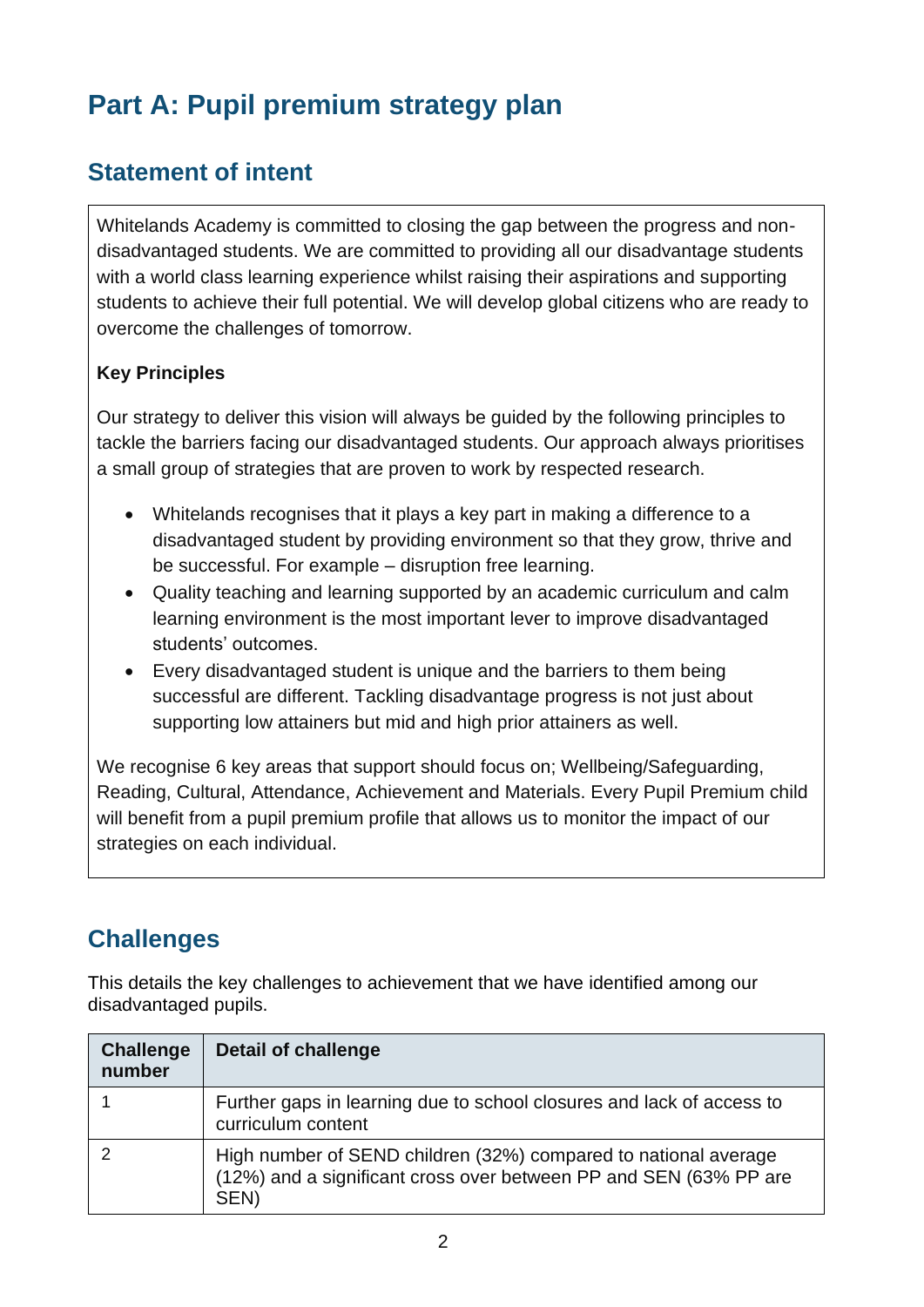| Disproportionate number of PP students enter our behaviour system<br>(43% of PP have been on call at least once)                  |
|-----------------------------------------------------------------------------------------------------------------------------------|
| Lack of resilience and mental wellbeing issues amongst impact on<br>learning behaviours                                           |
| Low reading age in PP students with 44% > 12 months behind ARE                                                                    |
| Internal data indicates PP students are behind peers by an average of<br>18% and this is most apparent in higher order assessment |

## **Intended outcomes**

| <b>Intended outcome</b>                                                                                                                                     | <b>Success criteria</b>                                                                                                             |
|-------------------------------------------------------------------------------------------------------------------------------------------------------------|-------------------------------------------------------------------------------------------------------------------------------------|
| All staff will be aware of PP children and<br>will plan to ensure progress is made<br>through inclusive quality first teaching<br>and robust interventions. | All children to make good progress<br>in reading writing and maths.<br>Clear progress from Baseline in all<br>$\bullet$<br>subjects |
|                                                                                                                                                             | Pupil premium profiles in place for<br>all students                                                                                 |
|                                                                                                                                                             | Staff to be aware of PP children<br>and provide timely interventions to<br>ensure rapid progress in all<br>subjects.                |
|                                                                                                                                                             | All staff to be aware of key groups<br>to support planning and support.                                                             |
|                                                                                                                                                             | Resources available to support<br>teaching will be of a high quality<br>and will help scaffold the learning.                        |
|                                                                                                                                                             | PP progress at the end of key<br>stage 3 to be in line with national<br>average.                                                    |
| Staff will use a range of teaching                                                                                                                          | Live modelling in all lessons<br>$\bullet$                                                                                          |
| strategies (including SEN6) to ensure all<br>students access their curriculum with<br>excellent behaviour                                                   | PP on call numbers are in line with<br>their peers.                                                                                 |
|                                                                                                                                                             | FTE of PP students in line with<br>Peers                                                                                            |
| Core interventions led by subject expert<br>teachers will support most at risk to<br>become secondary ready                                                 | Most academically vulnerable will<br>$\bullet$<br>be secondary ready within year 7                                                  |
| Disadvantaged students will be able to<br>experience the whole curriculum whilst<br>maintaining the highest of standards in<br>line with their peers        | All students will have access to<br>$\bullet$<br>trips, Enrichments and<br>Homelearning support or<br>opportunities                 |
| Systems will be in place to develop all<br>students reading, comprehension and<br>vocabulary skills therefore reducing the                                  | Significant reduction <10%<br>$\bullet$<br>>12months below                                                                          |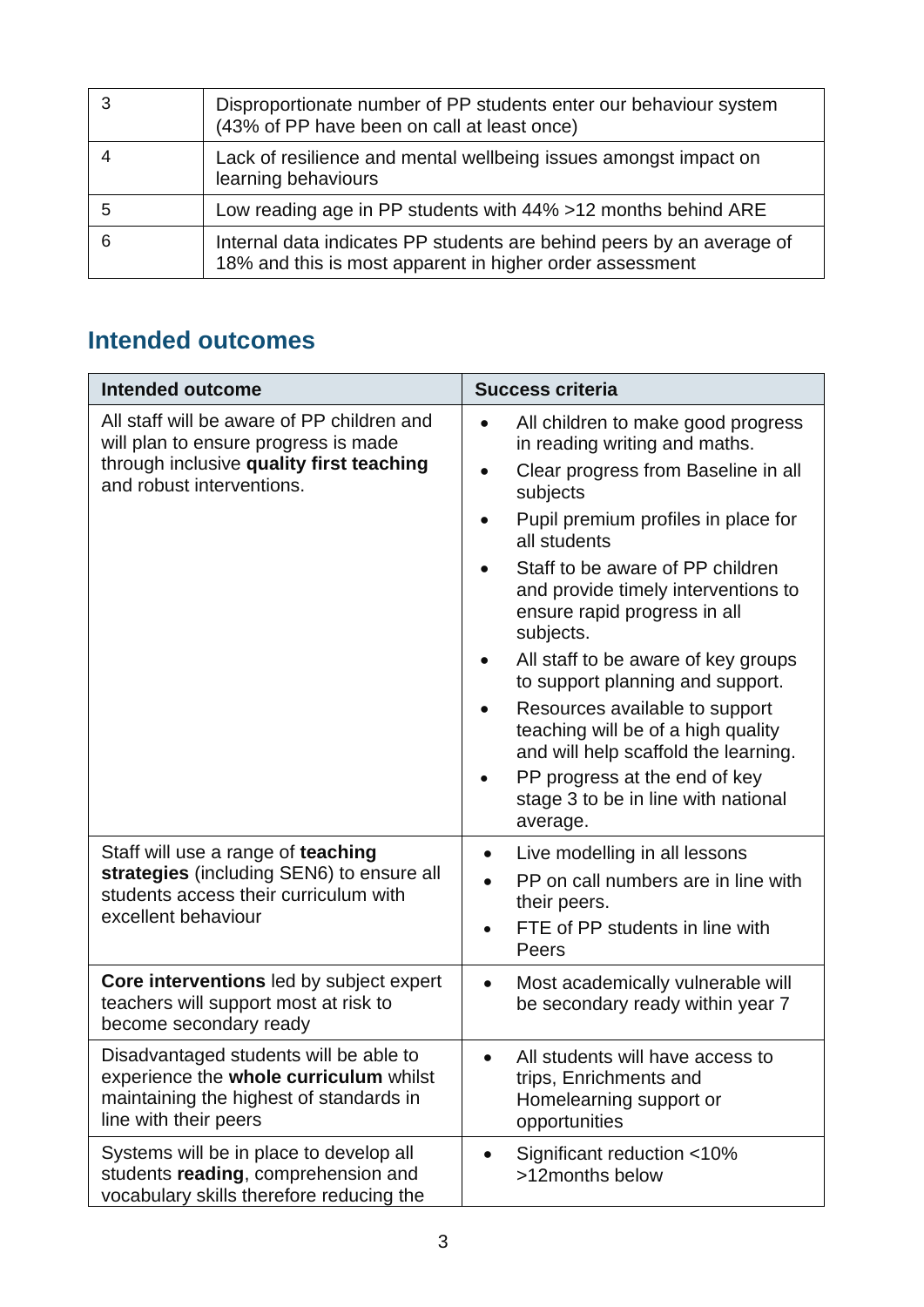| 44% >12 months below chronological age<br>gap                                   | Continue positive trend of average<br>$\bullet$<br>reading age (11% increase<br>2020/2021)<br>• Lexia will show positive trend in tier<br>2 vocabulary and comprehension |
|---------------------------------------------------------------------------------|--------------------------------------------------------------------------------------------------------------------------------------------------------------------------|
| Champion and protect the wellbeing of<br>our most vulnerable students           | Most vulnerable year 7 will be<br>$\bullet$<br>supported through our life skills<br>courses<br>Appointment of an HLTA to be our<br>$\bullet$                             |
|                                                                                 | wellbeing champion                                                                                                                                                       |
| <b>Attendance of Disadvantaged students</b><br>will be in line with their peers | Increase DA from 95% to 97.5%<br>$\bullet$                                                                                                                               |

## **Activity in this academic year**

This details how we intend to spend our pupil premium (and recovery premium funding) **this academic year** to address the challenges listed above.

#### **Teaching**

Budgeted cost: £ 3*,300*

| <b>Activity</b>                                                                                                                                                      | <b>Evidence that supports this</b><br>approach                                                                                       | Challenge number(s)<br>addressed |
|----------------------------------------------------------------------------------------------------------------------------------------------------------------------|--------------------------------------------------------------------------------------------------------------------------------------|----------------------------------|
| Teaching and Learning<br>CPD will develop the<br>toolkit of our teachers<br>to work more<br>effectively with their<br>students increasing<br>inclusion and progress. | Sutton Trust demonstrate a key<br>factor in rising the attainment<br>and progress of PP students is<br>to improve the quality of T&L | 1,2,6                            |
| CPD to focus in I do,<br>We do, You to live<br>model their thinking.<br>Cameras in all<br>classrooms.                                                                | EEF demonstrate modelling the<br>thinking process as highly<br>effective in supporting pupil<br>progress                             | 1,2,6                            |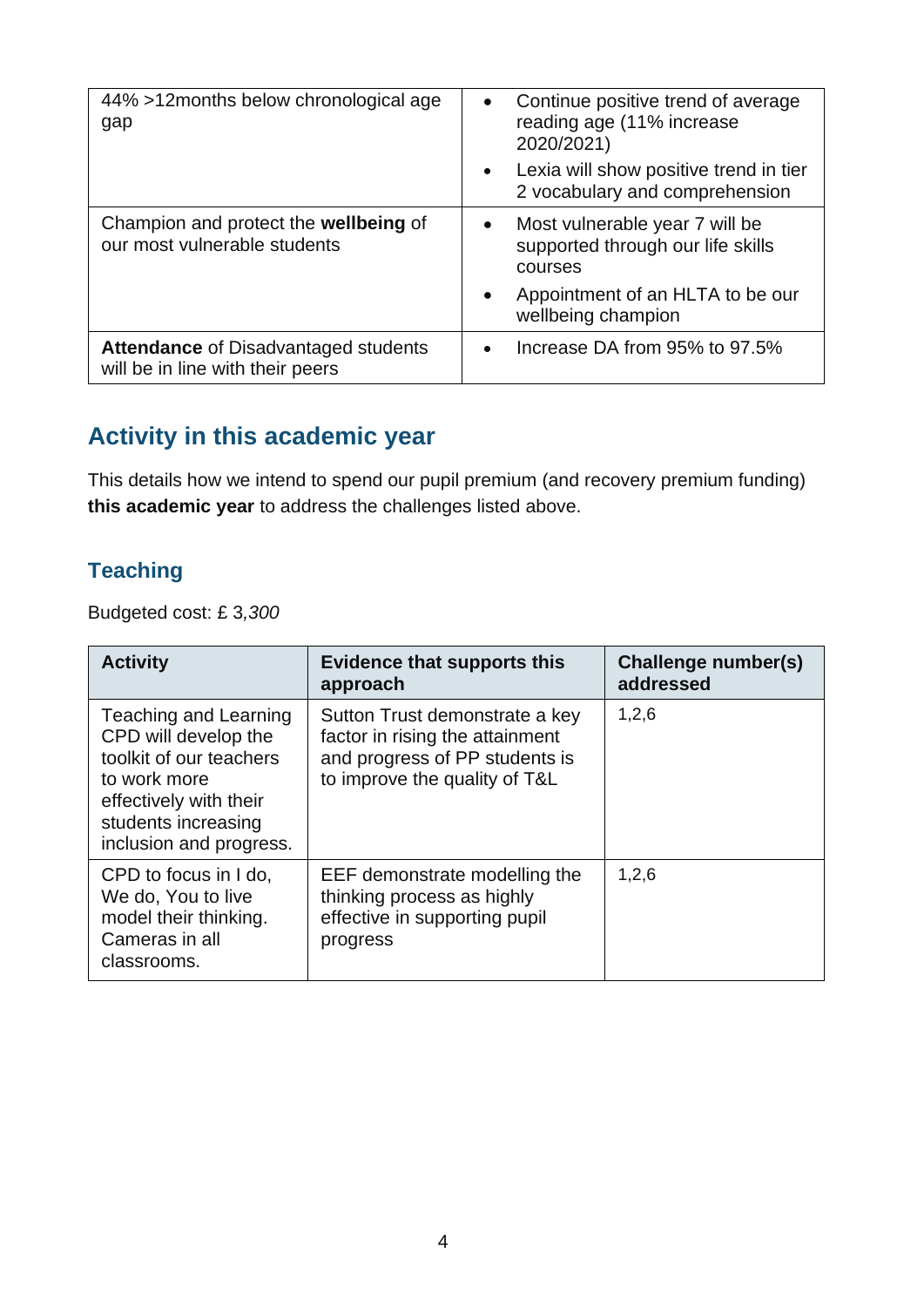## **Targeted academic support (for example, tutoring, one-to-one support structured interventions)**

Budgeted cost: £ *11,500*

| <b>Activity</b>                                                                                                                                                                                                                                                               | Evidence that supports this approach                                                                                                                                                                                                                                                                                                                                                                                                   | <b>Challenge</b><br>number(s)<br>addressed |
|-------------------------------------------------------------------------------------------------------------------------------------------------------------------------------------------------------------------------------------------------------------------------------|----------------------------------------------------------------------------------------------------------------------------------------------------------------------------------------------------------------------------------------------------------------------------------------------------------------------------------------------------------------------------------------------------------------------------------------|--------------------------------------------|
| Targeted students will be<br>supported through the<br>employment of a Key<br>Stage 2 teacher and<br>Teaching assistant who<br>will work alongside<br>teachers to support those<br>who are not secondary<br>ready.                                                             | A 2015 review of studies into the<br>effectiveness of nurture groups by Hanna<br>Bennett found an increase in social,<br>emotional and behavioural outcomes in<br>the majority of children. Of these<br>children, 87 per cent were able to return to<br>mainstream classes within one year.<br>https://www.nurtureuk.org/research-<br>evidence/international-journal-nurture-<br>education/volume-1-2015/results-<br>systematic-review | 1,2,5,6                                    |
| To assist families with<br>uniform and equipment                                                                                                                                                                                                                              | Whilst identified as low impact by the EEF<br>our research shows 36% of parents worry<br>about cost impact of uniform, trips and<br>other educational expenses. We want to<br>reduce the impact of this whilst not<br>reducing our uniform expectations                                                                                                                                                                                | $\overline{4}$                             |
| For all children to enjoy<br>reading and develop<br>comprehension, tier 2<br>vocabulary and fluency.<br>Through our guided<br>reading programme,<br>Lexia lessons and 5000<br>words strategy we will<br>ensure all students<br>reading age/skills develop<br>chronologically. | <b>EEF</b> evidence on improving comprehension                                                                                                                                                                                                                                                                                                                                                                                         | 2,5                                        |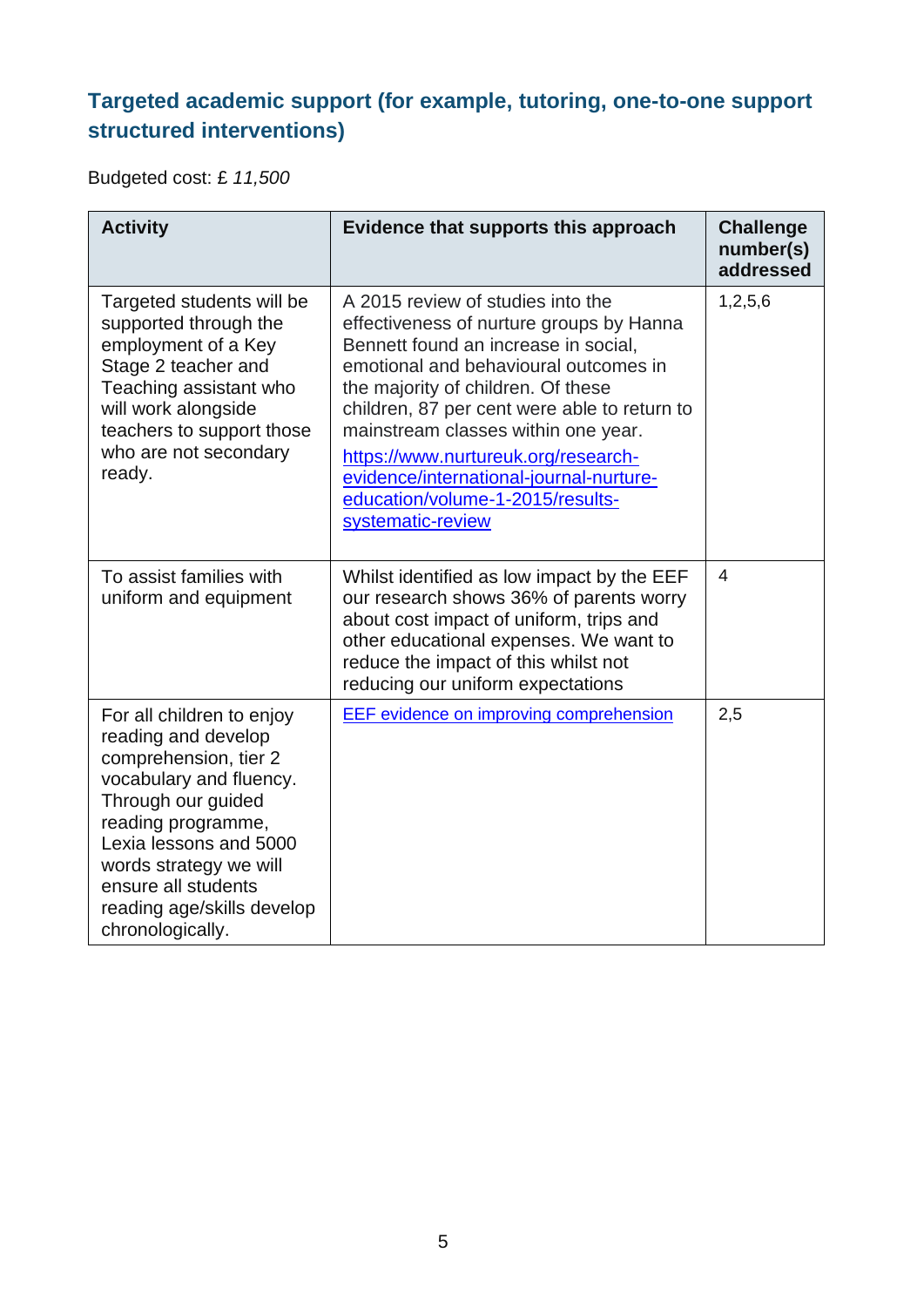## **Wider strategies (for example, related to attendance, behaviour, wellbeing)**

Budgeted cost: £ *9,500*

| <b>Activity</b>                                                                                                                                                                                                                                                                                                                              | <b>Evidence that supports this</b><br>approach                                                                                                                                                                                                                                                                                                                                                                                                                                                                  | <b>Challenge</b><br>number(s)<br>addressed |
|----------------------------------------------------------------------------------------------------------------------------------------------------------------------------------------------------------------------------------------------------------------------------------------------------------------------------------------------|-----------------------------------------------------------------------------------------------------------------------------------------------------------------------------------------------------------------------------------------------------------------------------------------------------------------------------------------------------------------------------------------------------------------------------------------------------------------------------------------------------------------|--------------------------------------------|
| Employ a specialist<br>school counsellor to<br>work with our<br>vulnerable students to<br>develop study and life<br>skills. Three six-week<br><b>Study skills</b><br>programmes will be<br>put on for targeted<br>students. This will<br>focus on managing<br>anxiety, effective<br>working and<br>developing high<br>quality relationships. | Moran (2010), Geddes (2005) and<br>Bomber (2007; 2010) all highlight<br>the key role adults can play in<br>supporting young people to develop<br>self-awareness, express their<br>emotions and find their own<br>solutions. Study Skills work from<br>pervious academic year (2020/2021)<br>improved outcomes, attendance and<br>student perceived wellbeing in 83%<br>of participants. By focusing on this in<br>early years we will give PP students<br>the skills required to thrive through<br>key stage 4. | 4                                          |
| Use of a HLTA to<br>become our wellbeing<br>champion for selected<br>students focus on<br>their social, emotional<br>learning behaviours,<br>attendance and<br>engagement.                                                                                                                                                                   | <b>EEF</b> evidence on emotional and<br>social learning                                                                                                                                                                                                                                                                                                                                                                                                                                                         | 4                                          |

## **Total budgeted cost: £ 24,300**